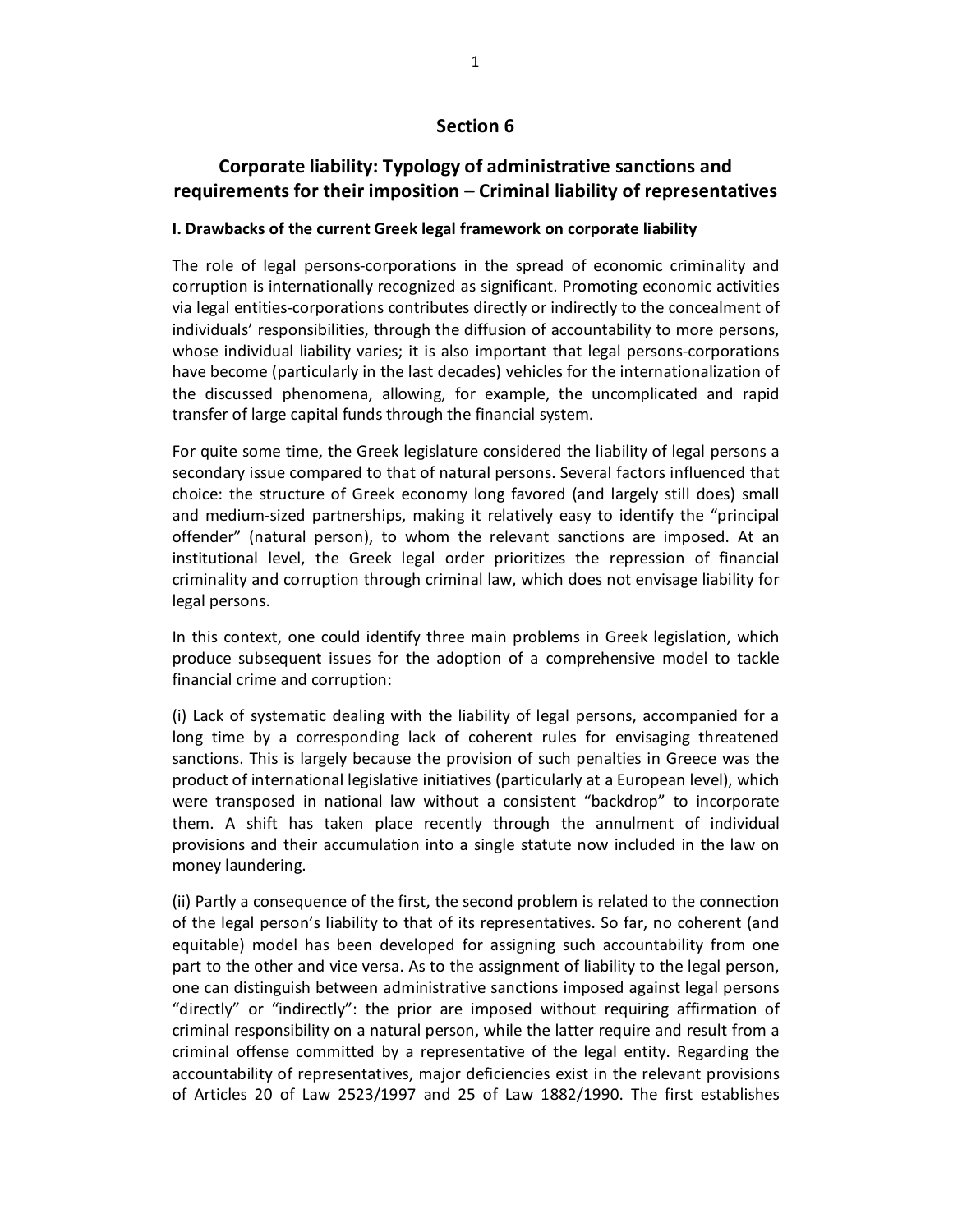criminal liability for specific persons based on an array (heterogeneous) of potential principal criminal behaviors not specified in the law, while broadening accountability for participation to persons not bearing the standardized properties. The second is not sufficiently sensitive to specify omission according to objective prerequisites (which may reveal a factual capability to act), thus verging on strict liability

(iii) The third -and perhaps most crucial- problem deals with the effectiveness of threatened (administrative) sanctions for legal persons, which relates not only to their type or magnitude, but to a large extent to their enforcement procedure. Indeed, the concurrent initiation of criminal and administrative proceedings for the same case and the latter's inherent delays considerably impair the effectiveness of threatened penalties, ultimately overemphasizing the deterrent effect of criminal sanctions against natural persons.

### **II. Establishing corporate criminal liability?**

Introducing corporate criminal liability is diachronically refuted by Greek legal theory, which mainly plays the card of unconstitutionality to favor the traditional choice of addressing the contribution of corporations and businesses to criminality through administrative sanctions.

Embarking from doctrinal shores, one could refer to actus reus, mens rea, and sentencing.

In relation to sentencing, the debate involves two separate issues: a) discrimination of sanctions, and b) criminal and administrative wrongdoing. The threat of administrative sanctions may well aim to protect legal interests also safeguarded by criminal law provisions, though the objectives and functioning of administrative law suggest broader purposes, including especially the smooth functioning of public administration through citizen compliance. These developments, and especially the extension of the scope of administrative sanctions, dictate a redefinition through criminal law, in light of new legislative data, ECHR case law, and pertaining constitutional aspects.

Another crucial issue is whether the objectives of a criminal sanction may be materialized with the threat of its imposition against legal entities-corporations. The essential function of a penalty consists in expressing a particular disapproval by countering-retaliating crime (hardly the case for legal entities-corporations), while aims such as general prevention can be served by reprimanding representatives of legal entities. Of course, the introduction of corporate criminal liability in several legal orders seems to have contributed to the embedding of a "self-compliance" culture in many big corporations and under the requirements of the law, somehow satisfying special prevention. However, nothing prevents the realization of this goal through a system of threatened and imposed administrative penalties against legal persons which may be combined with criminal sanctions against individuals whose acts or omissions fulfill the legal requirements of specific offenses.

The doctrinal reservations on the unfeasibility to fulfil the requirements for actus reus and mens rea for legal persons-enterprises are acuter. For example, linking the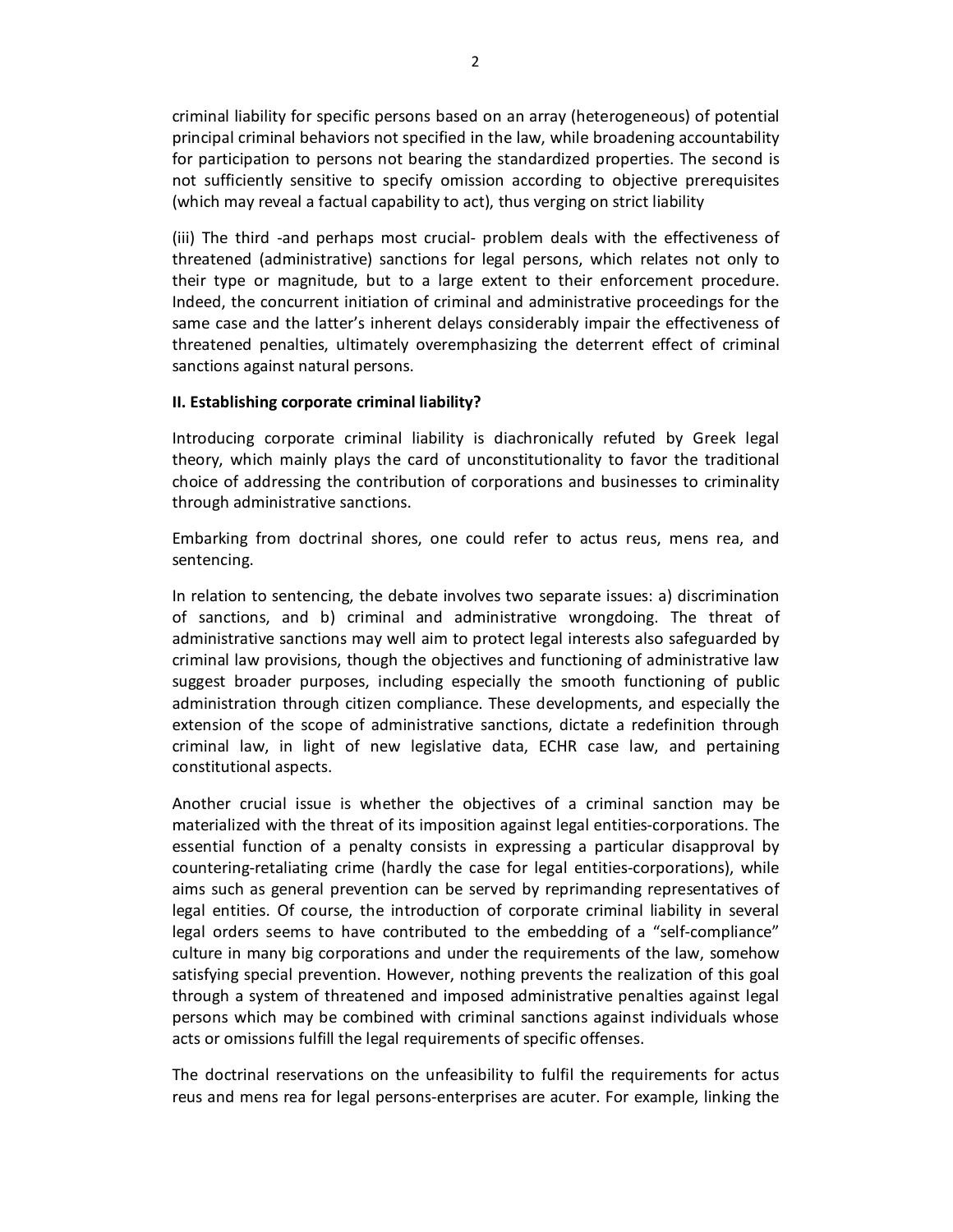"acts" of a corporation with the acts of its representatives contradicts the rule against dual criminal liability for a single conduct. This is a serious doctrinal issue that exceeds the ne bis in idem principle, and is linked to the core of criminal retribution. In any case, establishing criminal corporate liability would require a new perception of the term (criminal) "act" and an acceptable distinction between acts perpetrated by legal persons (carrying their own, independent social connotation) and by natural persons comprising the prior. In the same spirit, there are constitutional obstacles to surpass (Art. 7  $\S$  1) before allowing the introduction of punishability without the participation of a natural person.

There are similar reservations as to the affirmation of guilt for legal persons or corporations. Arguably, it is inconceivable to accept any "internal" association of the wrongful deed (regardless of its definition) to a legal person-subject, in a way that justifies its indictment. Thus, punishability stops restricting criminal liability, therefore losing its warranty function and especially its vital ontological foundation.

Consequently, corporate criminal liability would require a redefinition of actus reus and mens rea, thus equipping them with a minimum warranty function.

Apart from doctrinal issues, the discussed prospect is linked to the current international circumstances. Most legal orders globally (moreover in Europe) have established such liability. The pressure towards that path will pile up, with emphasis given on areas of international criminality, such as financial crime and corruption. However, the counter-arguments can also be convincing, especially in view of the option to introduce special provisions on judicial cooperation in the relevant field.

Lastly, and with a reference to legislative policy, corporate criminal liability seems to have offered a substantial motive in many legal orders for the cooperation of corporate representatives with the competent authorities, regarding especially access to otherwise unreachable evidence. The proper adaptation and utilization of criminal and criminal procedural law institutions in a system of administrative sanctions can account for the usage of these tools, especially if they specifically require the affirmation of (administrative) liability and co-formulate a joint procedural framework allowing for a complementary interaction between criminal and administrative liability.

Hence, it appears that establishing corporate criminal liability (though internationally favored to a significant degree) is neither inevitable nor linked to an added value in tackling financial crime and corruption in the public sector, which supposedly cannot be achieved otherwise. Moreover, it would entail major reforms in the national legal framework, causing more problems than it would resolve.

## **III. Administrative liability through functional substitutes – Imposition of administrative sanctions by criminal courts?**

The current sanctioning system in Greece discriminates between criminal and administrative proceedings, largely stemming from the constitutional distinction between criminal and administrative *jurisdiction*. This model, although doctrinally "pure", causes practical problems, as it not only undermines the economy of trial,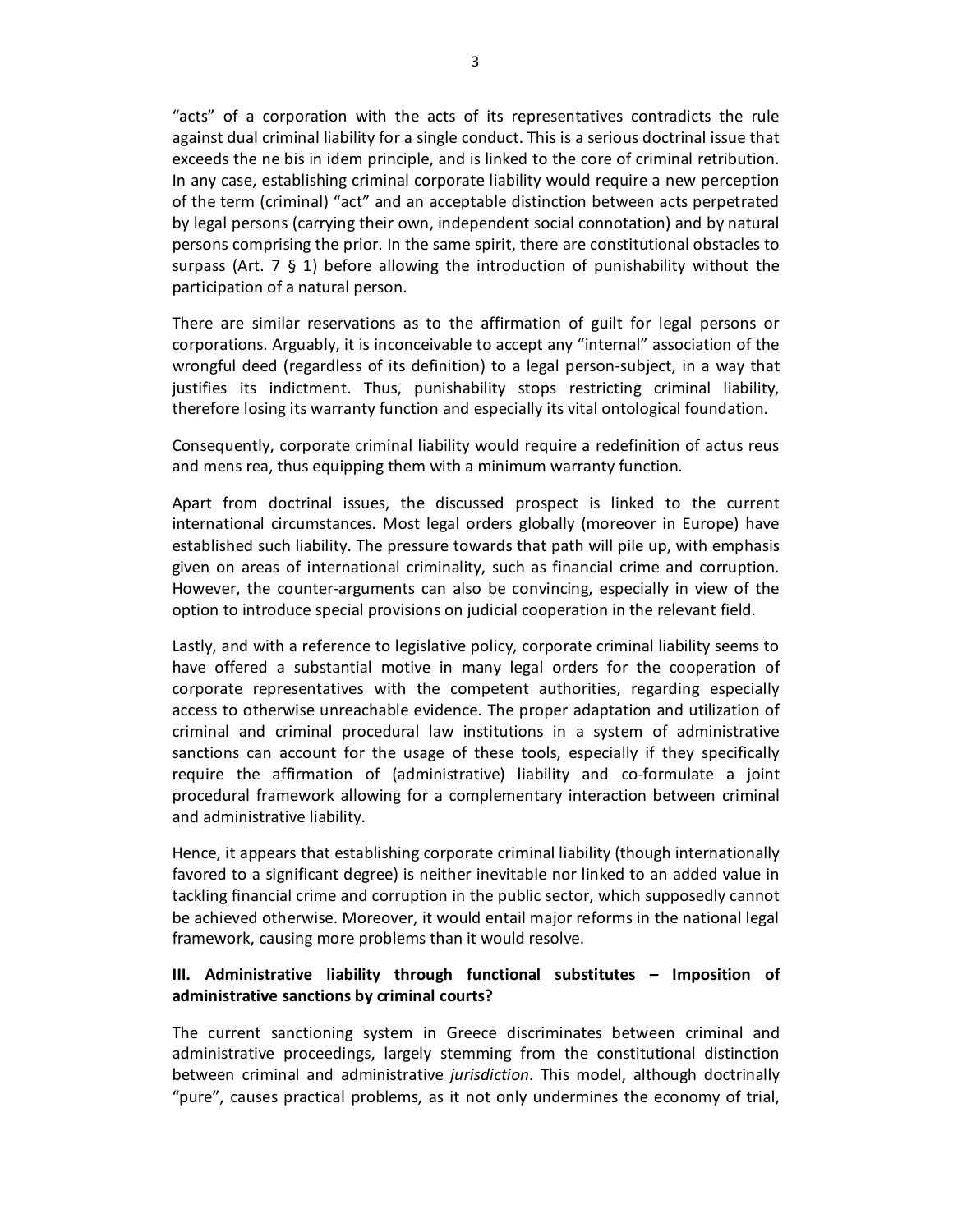but also segments the subject of each case in a manner far from ensuring the effective administration of justice.

A procedural "integration" according to the German model (i.e. the capacity of criminal courts to impose administrative sanctions) could be sufficiently beneficial.

However, such a prospect would not be uncomplicated. A vital problem could be the lack of familiarity of Greek criminal judges with legal particularities related to the affirmation of corporate liability and to the imposition of respective sanctions. Such deficits should never be underestimated, as the failure of the criminal justice system (in its current structure) to smoothly accommodate an administrative sanctioning system could practically cancel any reformative initiative. Moreover, one cannot ignore objections on grounds rooted in the constitutionally guaranteed distinction between administrative and criminal jurisdiction. Therefore, it is more sensible to solve the abovementioned problems through other interventions, and particularly: (a) by designing requirements for establishing a corporate criminal liability merging with respective natural person accountability, and (b) by selecting appropriate and dissuasive sanctions for legal persons and corporations. Following that, the material competence should be clarified regarding the imposition of administrative sanctions on legal persons-corporations.

### **IV. Requirements for establishing corporate liability**

The central issue relating to corporate liability refers to the prerequisites of affirmation that leads to the imposition of sanctions.

According to Art. 51 of the current Law 3691/2008, the imposition of administrative sanctions against legal persons requires the cumulative contribution of the following conditions:

(i) Commission of money laundering or any predicate offense mentioned in points c, d and e of Article 3 Law 3691/2008;

(ii) Commission of any of the above acts by a natural person acting either individually or as a member of a legal person's body and having director's status due to his/her power of representation or authority to make decisions on its behalf or exercise control within it;

iii) Commission of the act "in favor of" the legal person by each individual offender.

This format raises specific issues, particularly as to the connection of corporate liability with the (criminal) liability of natural persons and as to the requirement for a "benefit" incurred for the legal person. The following observations can be made:

First of all, the abovementioned provision refers to the imposition of administrative sanctions for legal persons, without dealing with entities lacking legal personality. It would be appropriate to introduce a provision that also covers associations without legal personality, since such entities play a vital role in Greek economy, instigating problems similar to those regarding the assignment of corporate liability.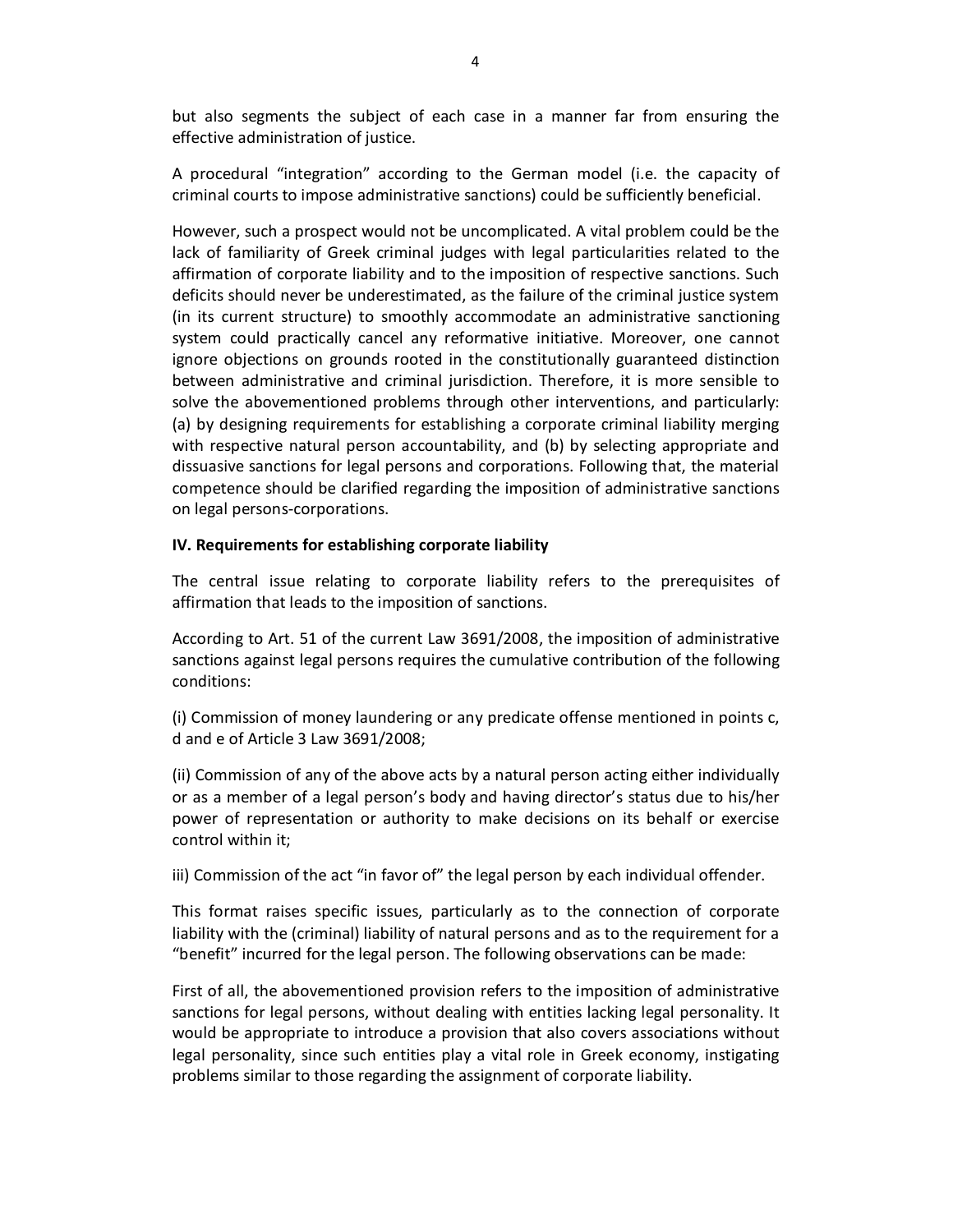As to the systematic inclusion of provisions allowing for administrative sanctions against legal persons, the Greek legislator (as recently expressed via the amendment of Art. 51 of Law. 3691/2008 in Law 4254/2014) opted to group them in a single provision now included in the law on money laundering.

However, including a similar general provision in the law on money laundering stirs a consideration in terms of systematic cohesion. One is left with the impression that the so-called "predicate offenses" -particularly those contained in the provision for corporate liability- are viewed in any case as ancillary to money laundering, while the threat of administrative sanctions against legal persons arguably refers to cases of non-confluent perpetrations to money laundering. On the other hand, grouping the conditions for administrative sanctioning cannot be seen negatively by default. Nevertheless, it would be more appropriate to isolate them in a special administrative provision to which criminal law may refer, instead of appending it within a criminal statute with an inherently "special" scope.

As to the connection with a particular offense, the current provision requires commission of any of the envisaged acts by a natural person acting either individually or as a member of a legal person's body and having director's status due to his/her power of representation or authority to make decisions on its behalf or exercise control within it. Therefore, a model of "derivative" corporate liability is adopted, based on the so-called "alter ego" theory, where the bodies or representatives of a legal person are identified with the legal entity itself, according to the system promoted by the EU. One could also advocate for an "original" corporate liability model, assigned directly to the legal person and associated with its operations. Even in this case, though, corporate liability could not be understood as completely independent of a conduct typified as an offense. Nonetheless, the censurable conduct may result from combined actions of several representatives of the legal person, in a way that all prerequisites for individual criminal responsibility cannot be affirmed for each one. Moreover, depending corporate liability from its natural person counterpart is a potential source of problems when the individual perpetrator cannot be identified or prosecuted, thus rendering even the incidental reasoning as to his/her criminal responsibility unclear.

Consequently, it is clear that it would be better to select a sanctioning system for legal persons-corporations on the basis of independent criteria relating to a typified (criminal) behavior against legal rights that are also attributable to the legal entity itself. Instead, a model of corporate administrative liability could settle for an affirmation of dangerous business practices, which permits criminal conduct within the legal person, without recognizing a kind of corporate "collective knowledge" and "collective will". Still, such models are effective primarily (or exclusively) in a system acknowledging corporate criminal liability.

Such a corporate (administrative) liability system also would not require for an association of the perpetration to a "benefit" incurred for the legal person, as envisaged by the current Art. 51 of Law N. 3691/2008.

In any case, even if such a connection remained as a condition for affirming corporate liability, it might be sensible to further clarify it for reasons of avoiding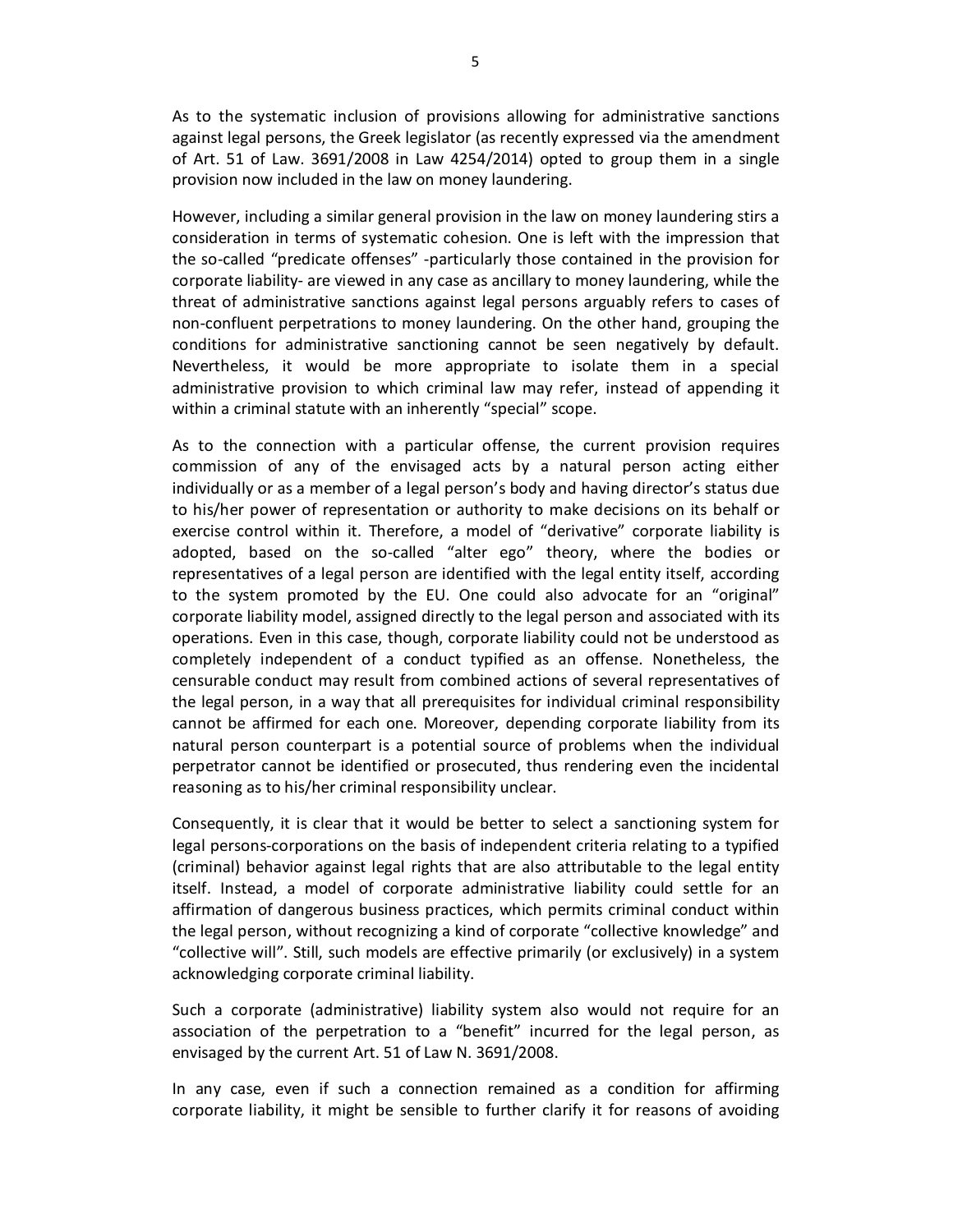purely subjective interpretations and to establish it on concrete evidence proving the tangible benefit gained by the legal person or enterprise.

With these in mind, one could formulate the following criteria, which should test out independently, i.e. in relation to the legal entity or corporation itself:

- Criminal infringement of legally protected interests of third parties (: not belonging to the legal person itself) as a starting point for affirming administrative liability. The disengagement from the requirement to establish criminal liability of a specific natural person does not imply detachment from typified criminal violations, but may (and should) require the infringement of legal interests in the manner and under the circumstances described in the relevant criminal provision. Thus, the law could call for a breach of public property via fraudulent conduct by joint acts of a legal entity's executives.

- Opting for administrative corporate liability mitigates the need to adopt a system of derived liability that faithfully responds to the offense structure under the criminal law doctrine. However, compliance to the constituent elements of actus reus for each offense could be required as a bare minimum, even when violations are formulated through the combined acts of several individuals. Beyond that, extending certain defences (in favor of the natural person) in the field of corporate liability could be a possibility, if their application is justified by the circumstances of the case.

- An equitable system monitoring the conduct of collective entities should establish objective criteria allowing for the attachment of accountability based on the overall functioning of the "defendant" legal person. One could refer to a "dangerous modus operandi" of legal persons or enterprises, setting the grounds for the manifestation of illegal conduct within it. In this sense, precarious functioning could include decisions or instructions for the perpetration of offenses, poor organization, deficiencies in monitoring, failure to assume preventive measures, or even diversion of the legal person-enterprise from its purpose. This requirement could be the basis for recording a series of business practices jeopardizing legal interests, including several of the practices involving offshore companies.

- Regarding the imposition of administrative penalties against legal persons or enterprises, a causal link should exist between the dangerous modus operandi (as previously described) and the violation of legal interests to which this should have led, or at least have contributed by actually facilitating it.

Finally, one could consider the opportunity to release the legal person from the discussed liability when it pleads and proves an inability to comply with its obligations in the given case. This possibility should be envisaged in an explicit provision, as the affirmation of the above conditions does not include (negatively) instances such as decision making under force majeure, and because asserting the above requirements will create a "presumption of administrative accountability" that may be rebutted only if it appears that the entity-business could properly adapt its operations in the specific case (for reasons evading the intervention capacity of its directors).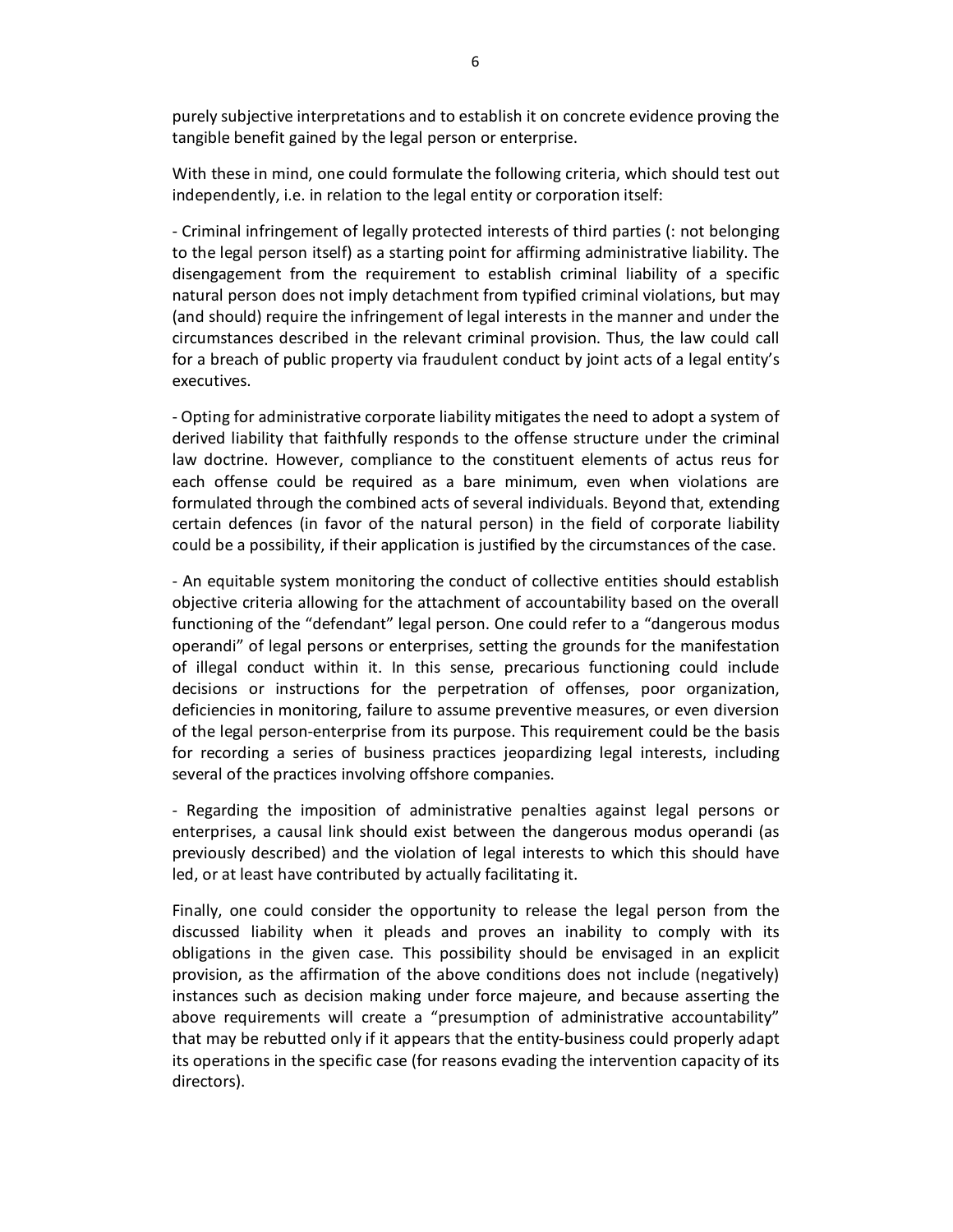### **V. Typology of (administrative) sanctions against legal persons-enterprises**

The threat of imposing (exclusively) administrative sanctions against legal persons is in line with Greece's international commitments. International practice up to now accepts almost categorically the capacity of legal orders to autonomously determine the nature of the sanctions, according to the assumptions of their legal systems.

What all relevant international instruments demand is the threat of effective and dissuasive sanctions that are proportionate to the infringement. In turn, the effectiveness evaluations emphasize on "functional equivalence" between criminal and "non-criminal liability", verifiable through empirical data (inter alia).

In relation to Greek legislation's special administrative penalties against legal persons for economic criminality or corruption in the course of their operations, the following comments could be made:

- *Administrative fine*: Given the sanctioning nature of administrative fines imposed on legal persons, they cannot be aggregated with the corresponding (pecuniary) sanctions against natural persons, with both types of penalties imposed separately, as dictated, e.g., in Art. 51 § 4 of Law 3691/2008.

- *Permanent or temporary revocation or suspension of license or disqualification from the practice of business*: reserved for serious cases, especially when involving a large number of corporate executives.

- *Prohibition of practicing certain business activities or establishing branches or increasing share capital*: less drastic than the previous, as it specifies areas of corporate activity whose exercise is prohibited. This category could include *temporary suspension or cessation of activity for branches* where illegal acts were committed to the benefit of the company.

- *Permanent or temporary exclusion from public benefits, aids, subsidies, awards of works and services, procurement, advertising and all public tenders*: a particularly effective sanction envisaged in almost all relevant international legal documents. However, the issue of awarding public procurement to subsidiaries of sanctioned legal persons should be regulated. Furthermore, the "integrity clause" (recently introduced by Law 4281/2014) concerning contracts already concluded should be taken into consideration.

These sanctions could be supplemented by the following measures, which are envisaged in other legal orders:

- Compulsory dissolution and liquidation ("corporate death"): an extreme measure that could harm the employees of a particular corporation who were not involved in illegal activities more than the real culprits, who often continue their activity through other partnerships. It should thus only apply to exceptional cases and be enforced sparingly.

- "Placement under supervision" is an appealing sanctioning option for legal persons whose function contributes to financial criminality and corruption. It could be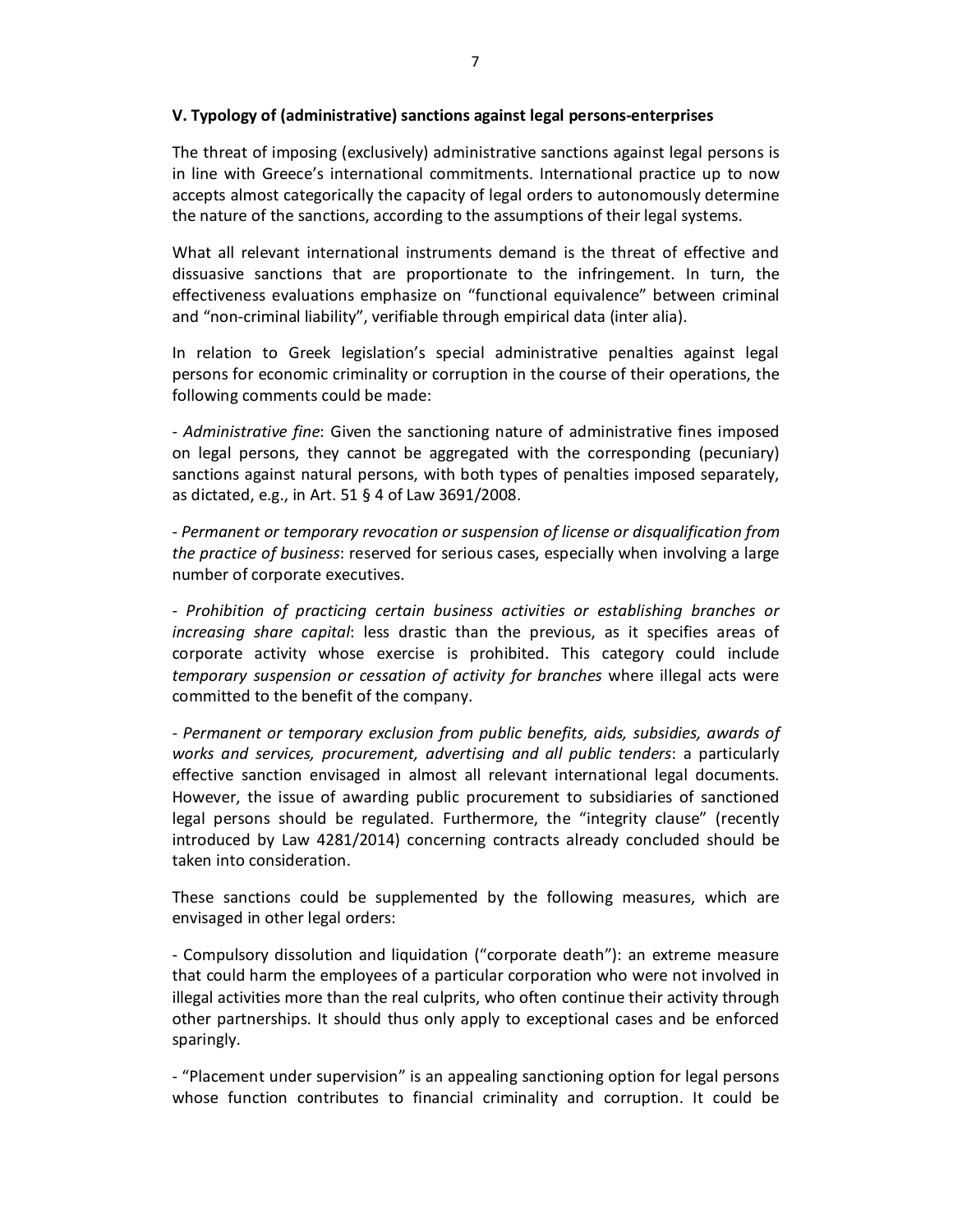imposed without acknowledging corporate criminal liability (thus empowering the existing arsenal of administrative sanctions in Greece) and applied against tax offenses to control and prevent relevant recurrent violations of corporations.

- An important part of measures aimed at tackling financial crime and corruption is associated *rules of corporate self-compliance*, the adoption of which is required by competent authorities in several legal orders. Therefore, it would be appropriate to envisage an obligation for legal persons-businesses who violate their duties under administrative law to establish internal codes of corporate governance and corporate responsibility.

These sanctions should be applicable not only to "ordinary" tax violations, but to all crimes against public property (e.g. fraud) and corruption in the public sector, given the conditions above apply.

The debate on sanctions against legal persons cannot ignore the capability to *seize and confiscate assets*. It is required to discriminate between restorative and punitive measures, thus designating the nature of the respective requirements for seizure and/or confiscation. Similarly to what applies to natural persons, such forms of recovering criminal proceeds should retain their principal character; (administrative) punitive sanctions will act as supplementary penalties aiming to further impair the corporate assets. Moreover, it would be appropriate to preserve the distinct roles of the administrative procedure (as to corporate liability) and criminal proceedings against natural persons. Thus, obligations imposed under each process must be resolved according to the individual rules, since corporate property can not be added up to natural persons' assets. Therefore, as regards the provisions on money laundering, the legal entity to which assets are transferred should be considered a "third party", thus triggering the application of relevant provisions.

Finally, a system of purely administrative penalties against legal persons should include certain safeguards for the effectiveness of international cooperation. For example, an explicit provision should make envisaged (administrative) sanctions in Greek law equivalent to criminal sanctions for the purposes of international judicial (and administrative) cooperation, after the German model.

### **VI. The imposition of administrative sanctions on legal persons by the respective authorities – The need to "rationalize" the relevant material competence**

The fragmentation of the institutions competent for imposing administrative sanctions is a setback of the current legislative framework.

Since corporate criminal liability is not acknowledged in Greece, and given the previous deliberation on the (constitutionally and expediently doubtful) imposition of administrative sanctions by criminal courts, it could be appropriate to grant (at least the majority of) powers of imposing administrative sanctions on legal persons to a single, non-partisan competent agency whose decisions should be subject to judicial review.

Thus, it is proposed to remove the relevant powers from the competent Minister(s) and grant them to an independent administrative agency (Authority for the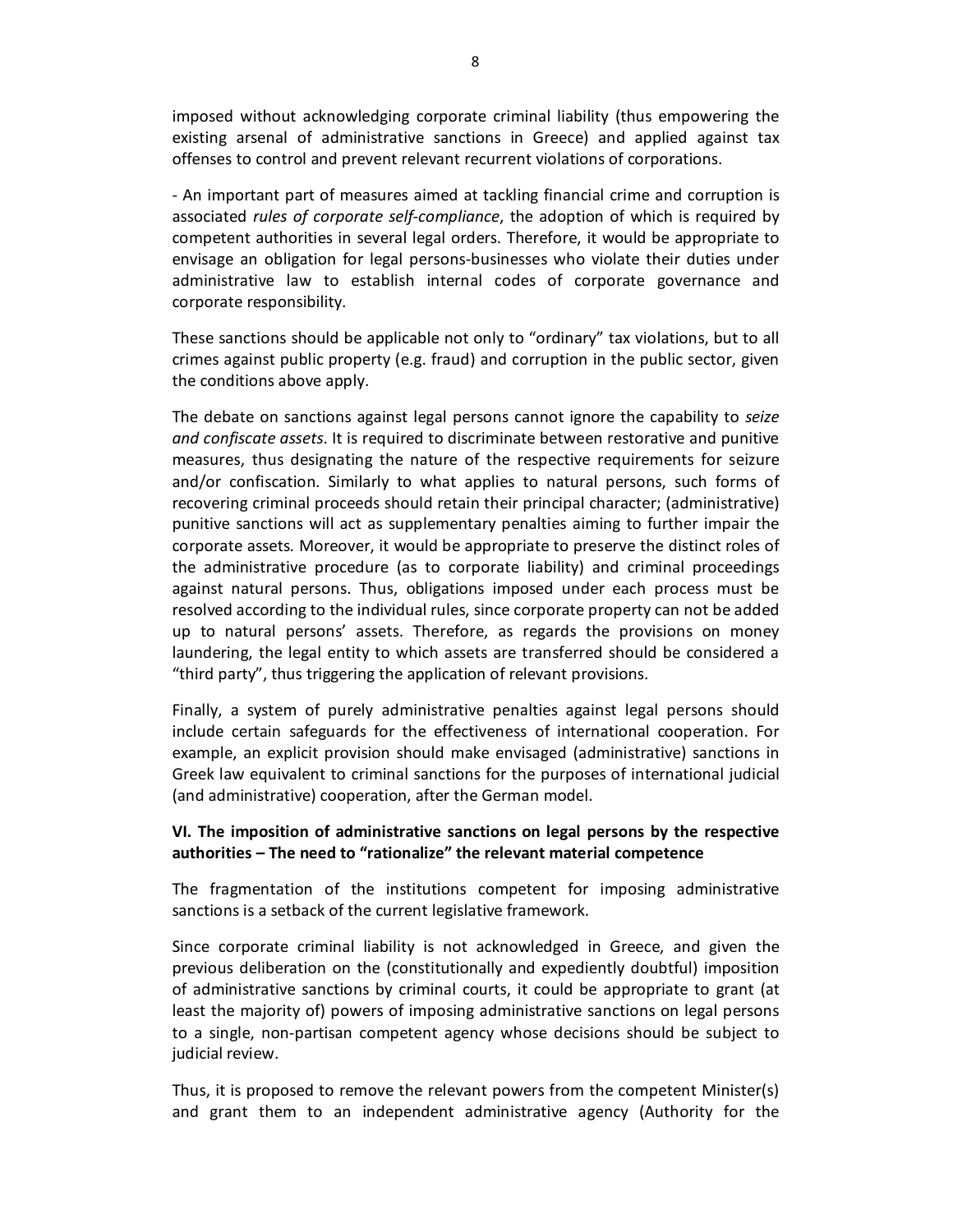imposition of Administrative Sanctions to Legal Entities and Enterprises), comprised (indicatively) by an ex-administrative judge, the (local) Head of the Financial Crime Unit, and a member of the State Legal Council. Its resolution could be contested before the Administrative Courts, which may review both substantive and legal issues, including the reasoning of the contested decision. Thus, the imposition of administrative sanctions can be detached from political weightings and the judicial review ensured.

An exception could apply as to tax penalties, which should still be imposed by the locally competent tax office. A possible intervention here could involve the creation of a special sanctioning unit (statutorily detached from the auditing unit) operating independently from the Tax Authority director, and the persistence in envisaging specific fines (based on objective criteria) to ensure uniformity and, consequently, legal certainty. Combined with the proposed introduction of *placement under surveillance*, one could speak of a "tax profile" for each legal entity-enterprise, accessible to various authorities but also permitting the imposition of scalable sanctions when a legal entity perpetrates multiple tax violations.

Finally, the usefulness of the administrative complaint system before the Dispute Resolution Directorate could be evaluated to determine whether it works in practice, by "filtering" the number of cases brought before the administrative courts. If the system is found (through empirical data analysis) to fall behind the desired goals, improving interventions or the restoration of a temporary judicial protection system could be discussed.

### **VII. Accountability of representatives**

Excluding corporate criminal liability has an offshoot related to the possibility of attributing (criminal) liability for *omissions*, especially in cases of "delegation of duties" (e.g. for supervising the activities of subordinates). The conditions for imposing criminal sanctions in such cases should allow neither for the concealment of detrimental conduct, nor for the diffusion of criminal liability to "bystanders".

Initially, one observes a "regulatory confusion" in legislative documents aiming at the criminalization of liability for executives' omissions, which is technically typified using three approaches: a) by establishing genuine omission offenses, either by emphasizing on the absence of supervision measures or by incorporating (inter alia) a specific detrimental effect on the actus reus, b) by establishing provisions explicitly stating that certain representatives of legal entities are considered principals (or, where applicable, accomplices) of the envisaged offense, and c) through provisions directly or indirectly establishing a special legal obligation for specific representatives, so that they may be held criminally responsible (also according to Art. 15 GPC) for acts of corporate bodies they failed to prevent. In analyzing these stipulations, a lack of consistency in regulating similar issues is apparent, while some of the provisions in question come dangerously close to recognizing criminal liability without describing a specific behavior linked to the illegal outcome and without presenting a comprehensible subjective connection between the person and the attributed act. In other words, criminal offenses are constructed around the objective status of the natural person as its "core" element.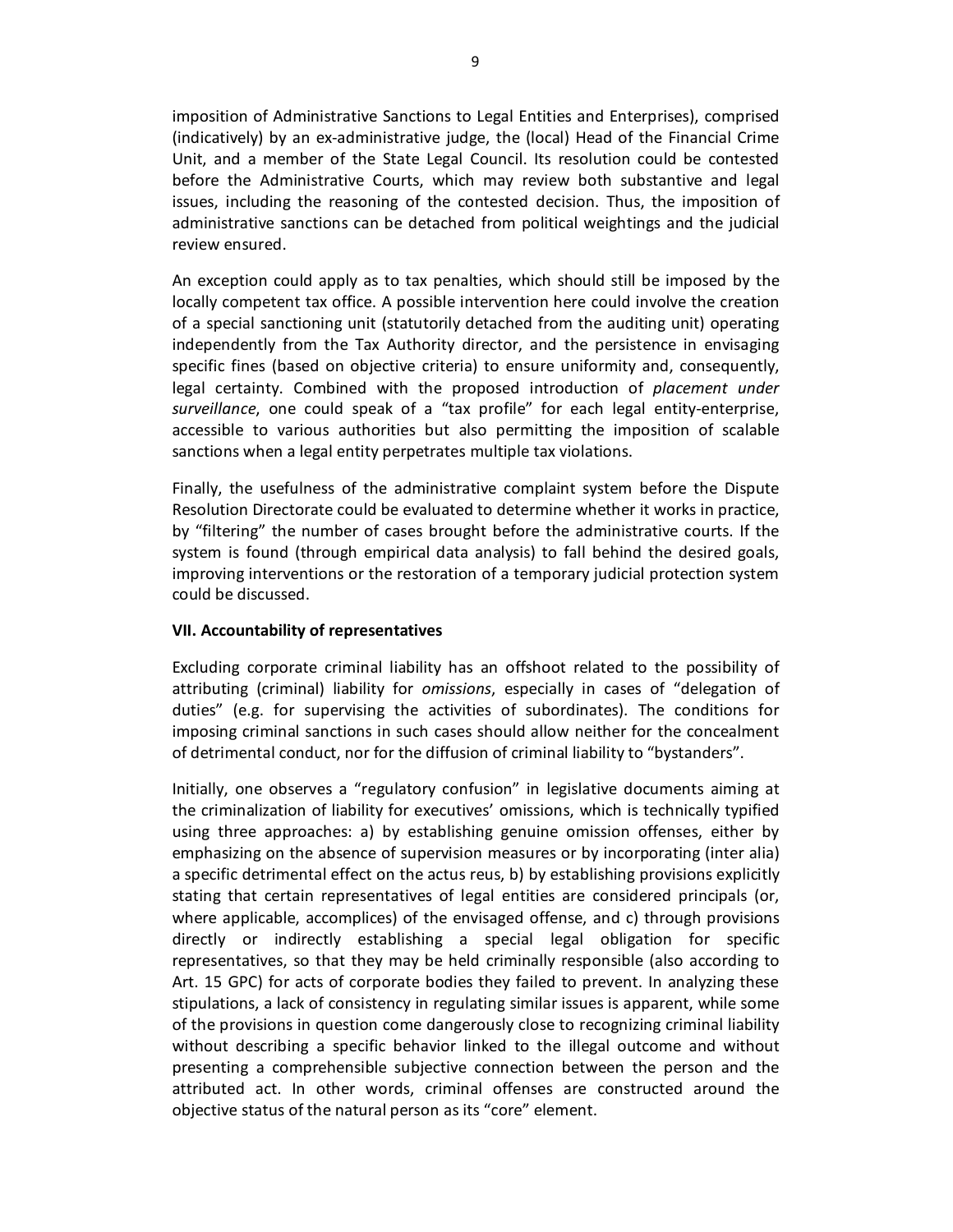Apart from the fact that strict liability is not constitutionally acceptable in Greece, introducing "ex officio responsibility" could not be based on general conceptions such as the theory of guarantor status: a) because they are also constitutionally challenging, mainly due to the inherent ambiguity as to the terms for affirming criminal liability, b) because they cannot effectively capture the complexity of control and decision-making mechanisms that govern the function of modern corporations, and c) because (even under the very theory of guarantor status) it is difficult to conceive of a director's "guarantor status" over all subordinates' acts, which should thus be treated as "permanent sources of risk"

In mere "lack of supervision" by a director, the requirement of a special legal obligation is typically absent, while no such requirement can be inferred by citing "non-regulated" cases. Therefore, it is imperative to select those cases of failed supervision that are in fact crime-related, and typify them as crimes of *genuine* omission, with a description of the objective and subjective conditions for the affirmation of criminal behavior. Such a case is the herein suggested provision on failure to preventing passive or active bribery by a subordinate. Although the concurrent application of the provisions on participation found in the general part of the GPC (together with Art. 15 GPC) cannot be a priori excluded for such cases, a crime of genuine omission in the sense of this paper could require the affirmation of amplified mens rea (e.g. direct instead of indirect intent), thus leaving a certain range of application (threatening a more lenient penalty) for the general provisions.

On the contrary, attributing criminal liability to natural persons (whenever they do not fulfill the requirements of the offense's special constituent elements) requires a particular legal obligation to protect the legal interest from (internal or external) infringements. This option is consistent with the nature of the criminal behaviors analyzed herein, which (corruption offenses excluded) are essentially violations against ownership/property.

In any case, the application of the relevant provisions (i.e. those proscribing the specific offenses in conjunction with the general rule of Art. 15 GPC) should be strictly linked to omissions associated with the activities of the legal person and grounded on the following conditions: a) ability to be aware of the situation that calls the legal representative or any competent executive into action, b) proof of actual capacity to exercise authority via decision-making and/or supervision in the specific field of corporate activity where the criminal result materialized, which allowed the director (or anyone replacing him/her under delegation or transference of authority) to prevent the relevant behavior or supervise others, c) omission resulting to breach of managerial or supervision duties, and d) fulfillment of the crime's mens real, through both the cognitive and volitional elements (given that the relevant detrimental behaviors require ascertained intent).

Introducing such a special legal obligation does not necessarily intend to establish a principal perpetrator's liability for the "superior" in all cases. That would require the capability to autonomously prevent the detrimental conduct of third parties, and the adoption of a theoretical viewpoint on the possibility to accept double simultaneous accountability for act and omission, which should be left open for interpretation.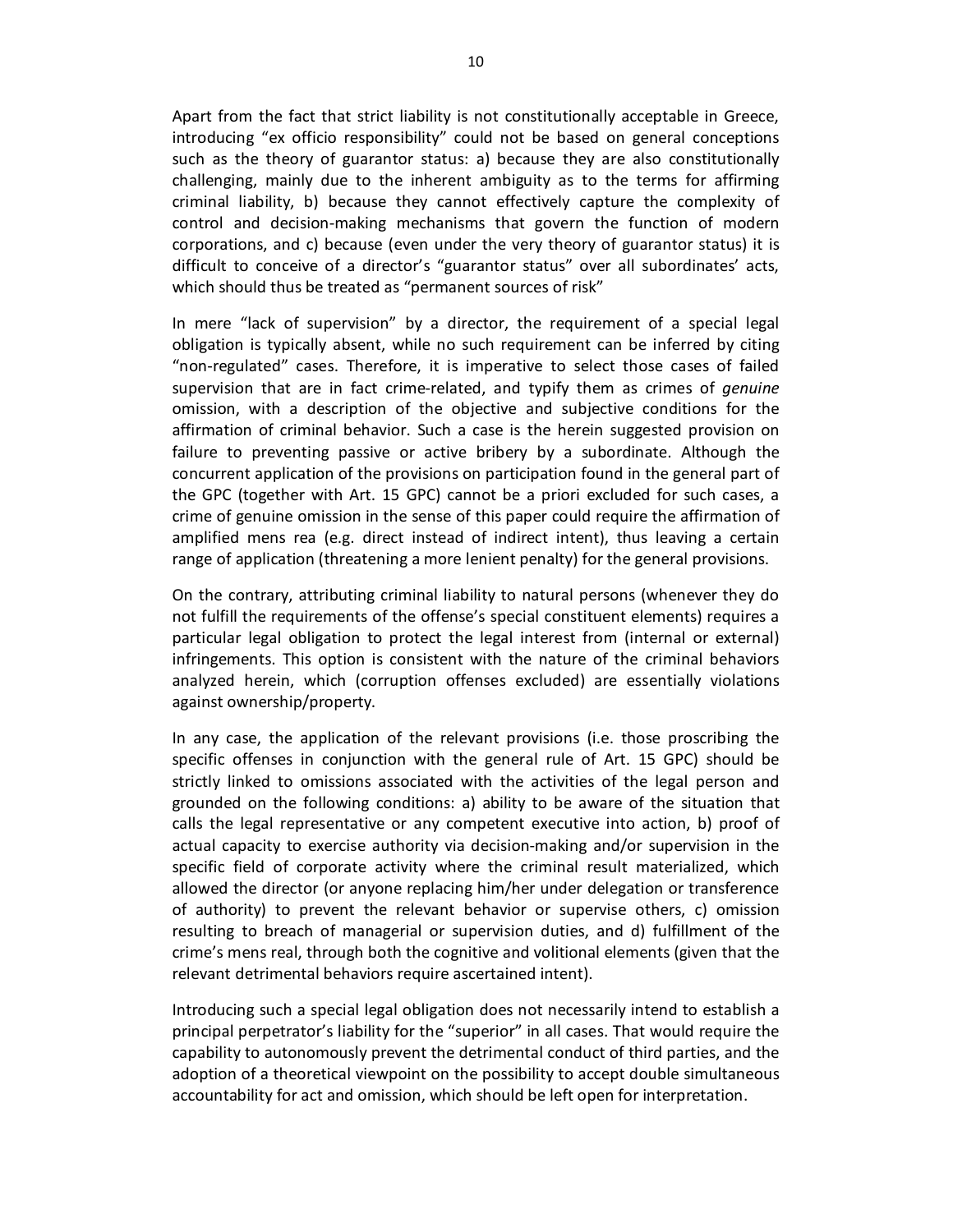In this context, the (administrative) corporate accountability will be independent of the affirmation of criminal liability of a specific representative, and will only depend upon its own elements, even on the basis of a combined action of its various bodies. Thus, the focus will shift to the legal entity itself, thus indirectly effecting the assertion (or not) of representatives' criminal liability, a field where less abuse is expected in practice under the proposed model.

The model's approach to the responsibility of representatives for tax offenses is noteworthy. Currently, Article 20 of Law 2523/1997 and Article 25 §§ 2 & 3 of Law 1882/1990 establish principal liability for tax offenses against the tax liability of legal persons (or other collective entities) according to a checklist of standardized attributes ascribed to certain individuals. Thus, criminal responsibility is envisaged even for persons are (de jure or de facto) unrelated to the entity, and therefore have no actual ability to enforce compliance with the financial obligations of the entity at the tempus delicti. It is obvious that such provisions serve "tax collection" by promoting an "automation" of criminal indictment that essentially approaches towards recognizing strict liability with the affirmation of certain attributes being the basic criterion. It is therefore proposed to abolish the checklist and approach criminal liability on the basis of the specific legal elements of each (tax) offense. However, the legal representatives bear principal liability when they fail to prevent acts of third parties in the above sense, provided that they have real deterrence ability through decision-making or supervision or control over them. Furthermore, even if legal representatives delegate their authorities on fulfilling the tax obligations of the legal person or collective entity to third parties, they are still mandatorily responsible for their supervision and, by extension, could still be liable as principals by omission under the abovementioned conditions if the third parties commit tax offenses as described in Articles 1-4. Finally, given that the delegation of responsibilities and the perpetration of tax offenses by third parties may occur within private enterprises, especially when they have a complex internal structure and hierarchy, it is expressly provided for the identity of legal grounds that the previously mentioned conditions will apply mutatis mutandis in these cases.

Moreover, joint liability for certain individuals as to legal entity tax debts raises significant issues. Generally, tax authorities allocate all corporate taxes due to their managers, conveying all relevant legal issues to administrative courts. The risk entailed in this approach is a serious disincentive for capable employees to occupy positions of responsibility. It is imperative to remove this deterrent through express provisions which will not leave room for misinterpretation.

For cases where personal responsibility of representatives for tax debts of legal persons will endure, it seems appropriate to legislatively determine a point in time for triggering such accountability (e.g. debit note) other than the "dissolution, merger, conversion or division" of the legal person, as evidenced by the diachronically applicable provisions, including Art. 50 of the Code of Tax Procedure. Setting the time of "dissolution or merger" as crucial for establishing joint liability of representatives has led to the irrational outcome of leaving the implementation of the relevant provisions to the discretion of managing executives to dissolve (or not) the legal person, as its continuation practically acts in favor of the latter. Similar